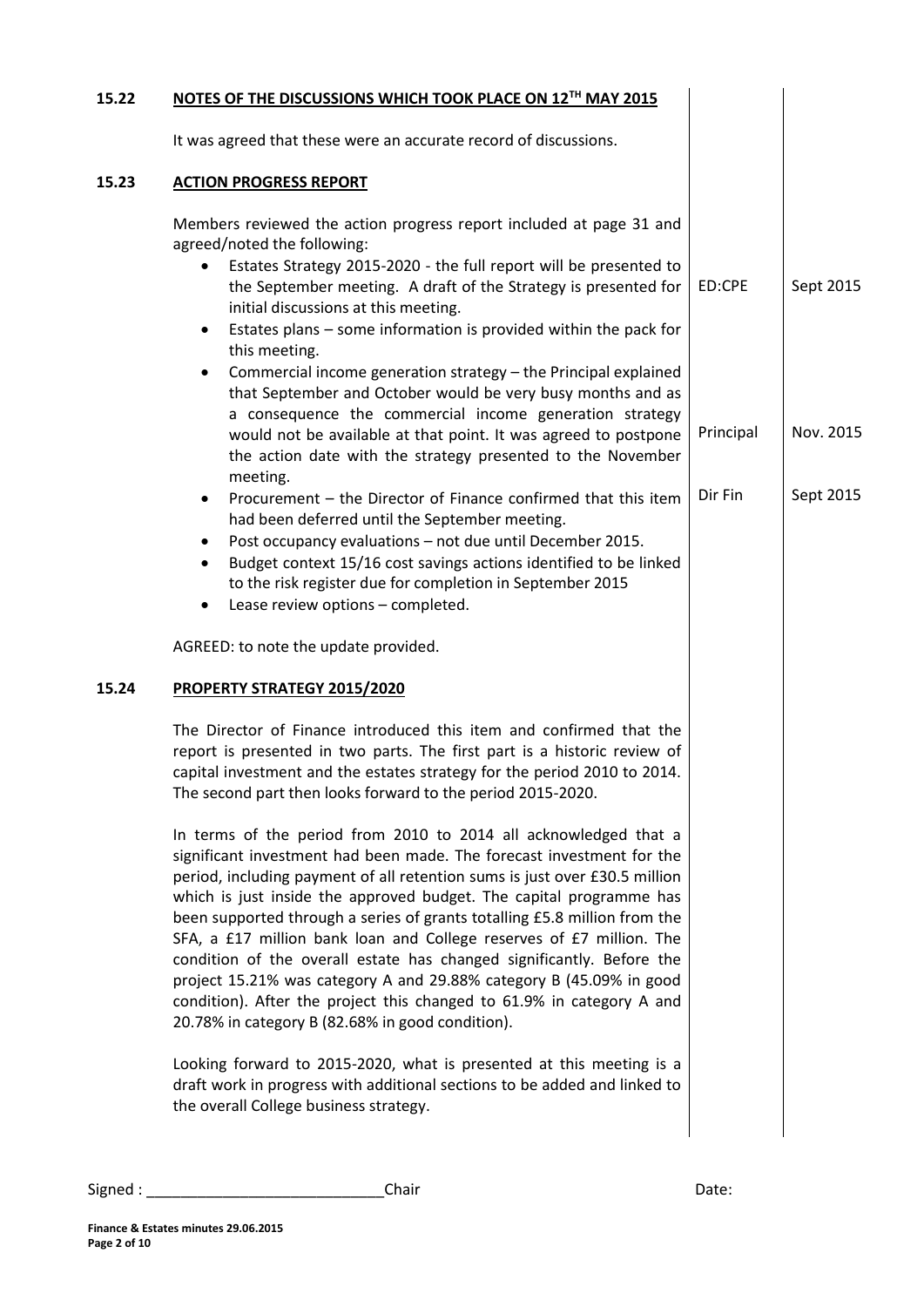|                | The main thrust of the 2020 strategy is to deliver a new University<br>Centre, synthetic turf 5 aside football pitch and additional car parking on<br>the Derby Road site. Relocate administrative staff to Chesterfield Road<br>from Ransom Hall in the first 2 years and then followed by further<br>internal refurbishment of the Derby Road campus. The strategy aims to<br>support the College strategic plan and advance the 2020 vision via the<br>achievement of a number of strategic goals listed under teaching and<br>learning for the future, a connected and collaborative College<br>community and a safe social, sustainable campus.                                                                                                                                                                                                              |                  |                  |
|----------------|-------------------------------------------------------------------------------------------------------------------------------------------------------------------------------------------------------------------------------------------------------------------------------------------------------------------------------------------------------------------------------------------------------------------------------------------------------------------------------------------------------------------------------------------------------------------------------------------------------------------------------------------------------------------------------------------------------------------------------------------------------------------------------------------------------------------------------------------------------------------|------------------|------------------|
| Q              | The Committee questioned how the MUGA will be funded. It was<br>explained that the MUGA scheme has been incorporated within the total<br>£6.5 million HE Centre scheme. Also included in this are the additional<br>car parking costs which will all be subsumed within the total cost. It was<br>explained that one tender will be issued but that there will be separate<br>specification sections dealing with the different component parts of the<br>HE Centre development.                                                                                                                                                                                                                                                                                                                                                                                  |                  |                  |
|                | The Committee asked that the Director of Finance speak to Tom Stevens<br>and ask for clarification as to whether or not there is any possibility of<br>accessing other funding streams for other sport. It was agreed that these<br>discussions would take place.                                                                                                                                                                                                                                                                                                                                                                                                                                                                                                                                                                                                 | Andrew<br>Martin | <b>July 2015</b> |
|                | Members' attention was drawn to page 51 which sets out a list of the<br>estate portfolio. It was noted that the original plan was to dispose of<br>Chesterfield Road however this is not now the case. It was agreed that<br>the Executive Director Capital Projects and Estates would update this<br>table in the final version of the strategy to be presented in September.                                                                                                                                                                                                                                                                                                                                                                                                                                                                                    | EDCP&E           | Sept. 2015       |
| <b>CH</b><br>Q | In reviewing the strategy as a whole, the Committee agreed that they<br>would like to see much greater clarity regarding targets and objectives,<br>particularly in terms of the use and development of the estate. The<br>Committee questioned whether it was possible to calculate the<br>efficiency of usage. The Director of Finance indicated that the College<br>does have some utilisation statistics. This being the case the Committee<br>agreed that they would like to see an improvement target regarding<br>utilisation included within the final strategy document.                                                                                                                                                                                                                                                                                 |                  |                  |
| <b>CH</b>      | Members reviewed the data table provided at page 43 and<br>acknowledged that the absolute costs of maintaining the College estate<br>have decreased. In addition, the College has improved the metre<br>squared cost. The amount of space has decreased and the quality of<br>space has improved. The Committee challenged the senior team and<br>indicated that they would wish to see that the cost of operating the<br>estate is decreasing. In terms of section 9.3 it was agreed that the<br>expenditure figures would be disaggregated so that the Board could<br>more clearly see the cost of the new build elements to the estate and<br>have a better understanding of the cost/benefit position. It was<br>acknowledged that this is a 'work in progress' document and that the<br>final plan will be presented to the Board in September/October 2015. | EDCP&E           | Sept/Oct<br>2015 |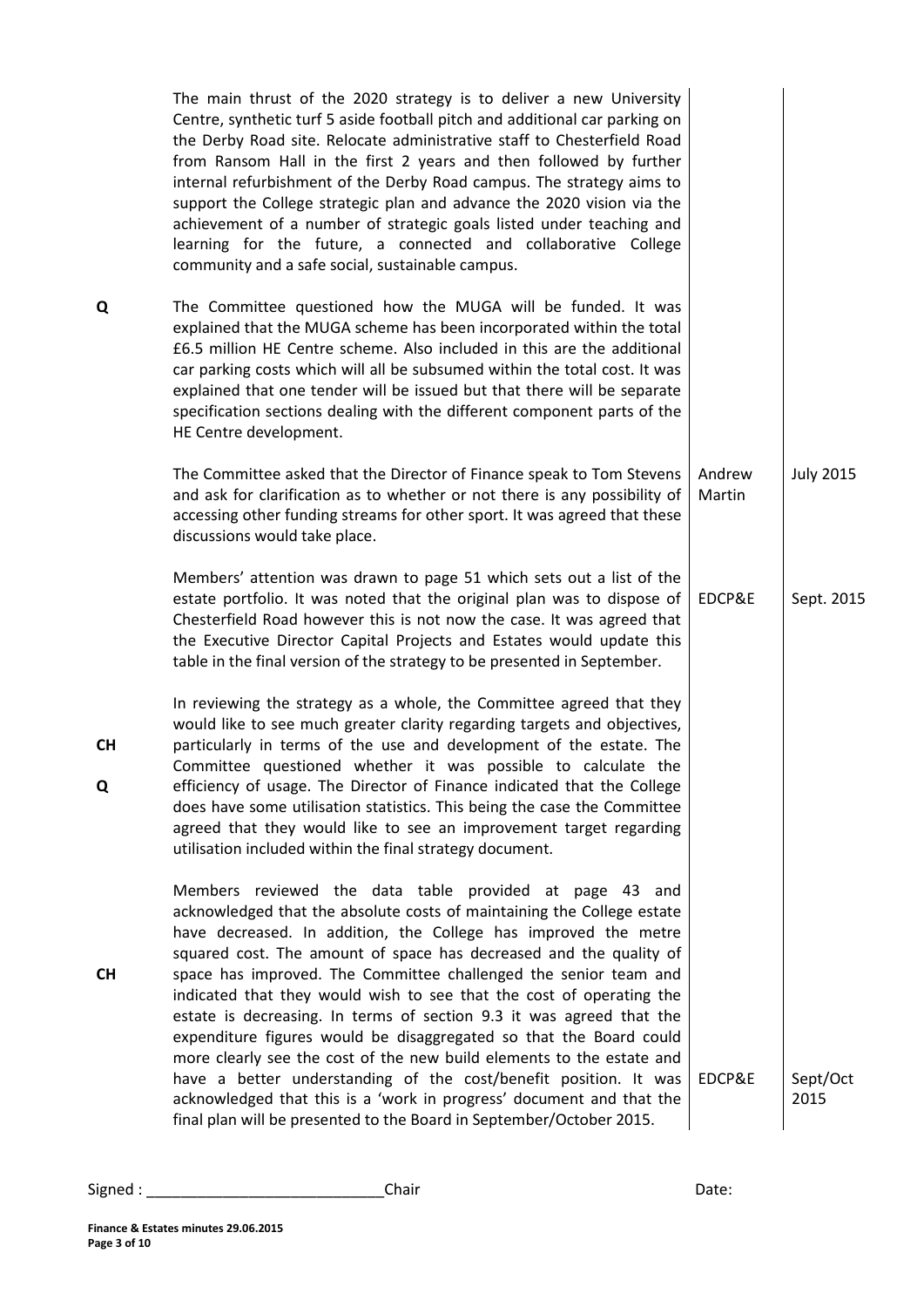The Director of Finance, in general discussion regarding solar panels, confirmed that the College has committed to undertaking a feasibility study regarding the introduction of solar panels. He indicated that purely from a financial point of view it is something to consider. The Committee indicated that they would like to see some sort of target set within the strategy in relation to an analysis of the feasibility of introducing solar panels. As a general comment the Committee all agreed that they would like to see greater transparency regarding the efficiency gains obtained from upgrading the estate included within the plans presented.

As a general comment the Committee all agreed that within future reports they would like to see clear targets and milestones which are connected to the corporate plan.

AGREED: to note the content of the draft report presented.

## **15.25 LONG TERM MAINTENANCE REPORT**

The Director of Finance introduced this item and confirmed that the report falls into two parts. The first is a review of the 14/15 position and the second part is the planned expenditure for 15/16. As a general comment the Committee indicated that they would like to see planned maintenance and reactive maintenance split out in to two separate parts so that it is easier to monitor.

In reviewing the update it was noted that the forecast is to spend all of the budget planned for 14/15 with total expenditure of £522,198. The most significant elements to this expenditure are the replacement of the Derby Road fire alarm at £112k. Digital radios and introduction on LRC steps to the rear of the Derby Road site as recommendations from the fire incident on 15<sup>th</sup> January at a cost of £18,228. Full conditions survey of the sites completed at a cost of £19,600.

In terms of reactive maintenance and planned projects for 15/16 a budget of £500k is proposed for reactive maintenance of which £386.5k is allocated to base cost reactive maintenance.

The Director of Finance then went on to discuss the proposed LRC refurbishment for 2015/16. He described the current LRC as a 'tired' space which is functional rather than attractive however it is a space that is very well used by students.

Members' attention was drawn to the plan at page 81 which shows how the space in the new LRC will be utilised. It was confirmed that the plan is to use the space for blended learning activity. The estimated cost of the project is £180k. The Director of Finance explained that this figure would be funded from ongoing cash management. The aspiration is to have the new LRC in place for September 2015 with summer works undertaken.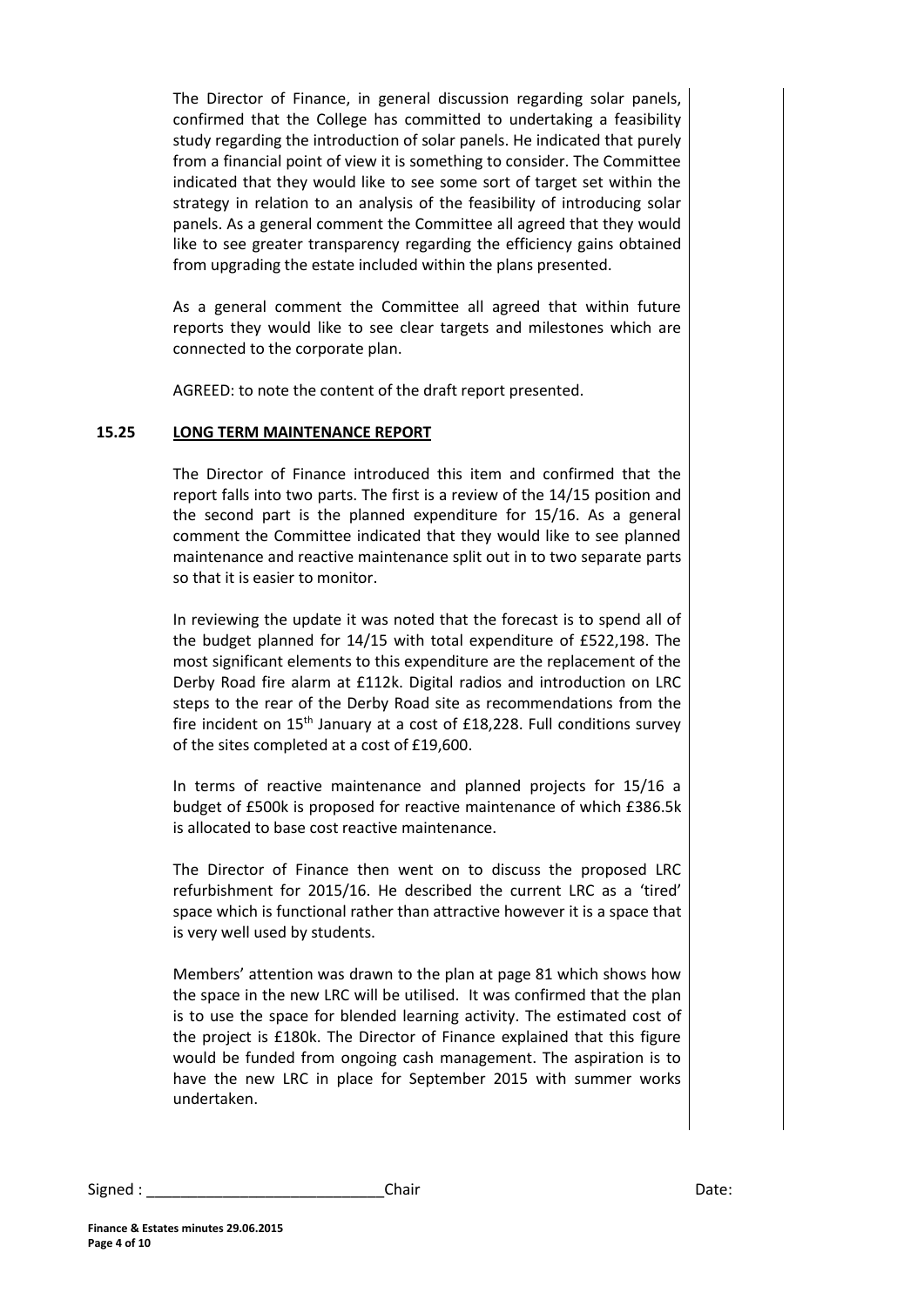The Committee were supportive of the proposal presented and noted the method of funding was from College generated activity. They agreed that it was important to develop this area and were happy to support the refurbishment plans at an estimated cost of £180k.

AGREED: to a) note the update provided, b) approve the refurbishment of the Derby Road LRC at an estimated cost of £180k.

## **15.26 UNIVERSITY CENTRE UPDATE**

The Director of Finance introduced this item and drew members' attention to page 159. It was noted that the Executive Director Capital Projects and Estates is actually attending the local authority planning meeting this evening, which is why he has tendered his apologies. All agreed that the detail of this project had been considered at the residential in the prior week and therefore it was not necessary to revisit discussions in this area. What was particularly noted was the fact that the programme completion date is 30<sup>th</sup> September 2016 which is slightly later than is ideal. Completion is delayed slightly with the LEP investment Board not meeting until 8<sup>th</sup> September 2015. Corporation Board is scheduled to meet on Thursday  $17<sup>th</sup>$  September which will be too late it is therefore proposed that a special meeting of Board representatives is convened in August with delegated authority from the Corporation Board meeting on 9<sup>th</sup> July 2015 to appoint a building contractor.

The Committee all agreed that this was a sensible solution to what is in fact a very tight timescale and that they would be happy to support this recommendation to the Board at the meeting on 9<sup>th</sup> July 2015.

AGREED: to note the update provided.

## **15.27 RANSOM HALL RELOCATION**

The Director of Finance introduced this item and drew members' attention to page 169. Given the figures presented the Committee all agreed that there is a need to review the car parking position at Thorsby Street as indicative costs are significant and prohibitive. It was agreed that a full options appraisal regarding the variables at Thorsby Street would be provided at the next meeting. All agreed that there was a need to identify a strategy and that that this could only be completed following an options appraisal.

Members' attention was drawn to page 177 which sets out the planned work at Chesterfield Road. In terms of the tenders submitted, none of the four detailed have worked with the College before. It was confirmed that the adjusted tenders are within the planned budget.

EDCP&E | September 2016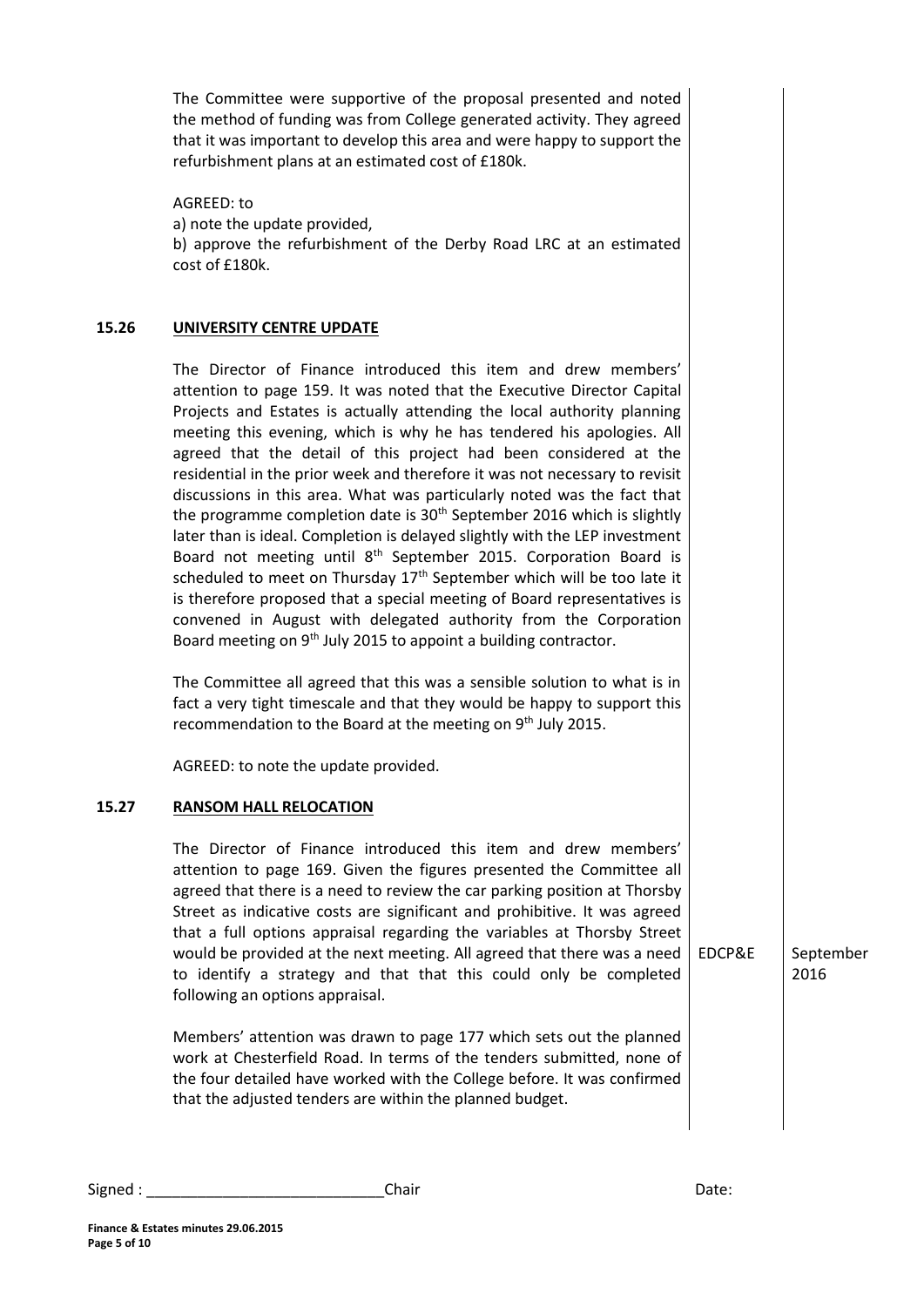AGREED: to appoint Petric Contracts Ltd as the successful contractor in relation to the refurbishment works agreed at Chesterfield Road.

(David Overton left the meeting at 6.00pm)

#### **15.28 MANAGEMENT ACCOUNTS TO APRIL 2015**

The Director of Finance introduced this item and drew members' attention to page 87 of the pack, the content of which was noted. He confirmed that the College Group has delivered an overall operating surplus before interest and depreciation. After interest and depreciation the surplus still remains positive. He explained that the College performance is below forecast and that the cause of this is that the College is struggling to hit its activity targets, particularly in relation to ASB. He explained that if the College does not deliver the activity forecast then this has a detrimental impact, however he did point out that there was significant underspend in relation to pay costs and nonpay costs (partner costs) which does offset some of this.

Members' attention was drawn to the data provided on page 92 and it was confirmed that at this point in the year it is not anticipated that the College will hit its year-end target for ASB income and that achievement will be somewhere in the region of £20-£21 million.

Members discussed the information provided at page 93, particularly in relation to sessional teaching staff costs and temporary staff costs. It was explained that there has been a higher than anticipated use of temporary staff simply because of a failure to successfully recruit to some posts. In relation to sessional staff it was acknowledged that these will always be needed, however the Director of HR provided assurance that she is looking at the terms and conditions for these contracts to ensure that value for money is obtained.

**Q/CH** The Committee questioned whether underspends in relation to pay or use of sessional staff has impacted upon quality. The senior team provided assurance that this was not the case and that it is appropriate to use sessional and temporary staff in certain circumstances. The Director of Finance indicated that in particular this year the provision of IT Studies has been a challenge because of high staff turnover and a difficulty in recruitment.

AGREED: to note the content of the management accounts to April 2015.

## **15.29 2014/15 PROJECTED YEAR END POSITION**

The Director of Finance introduced this item and drew members' attention to the data table on page 100. As previously indicated the College is unlikely to hit the yearend target for ASB income and as a consequence this impacts upon the yearend forecast.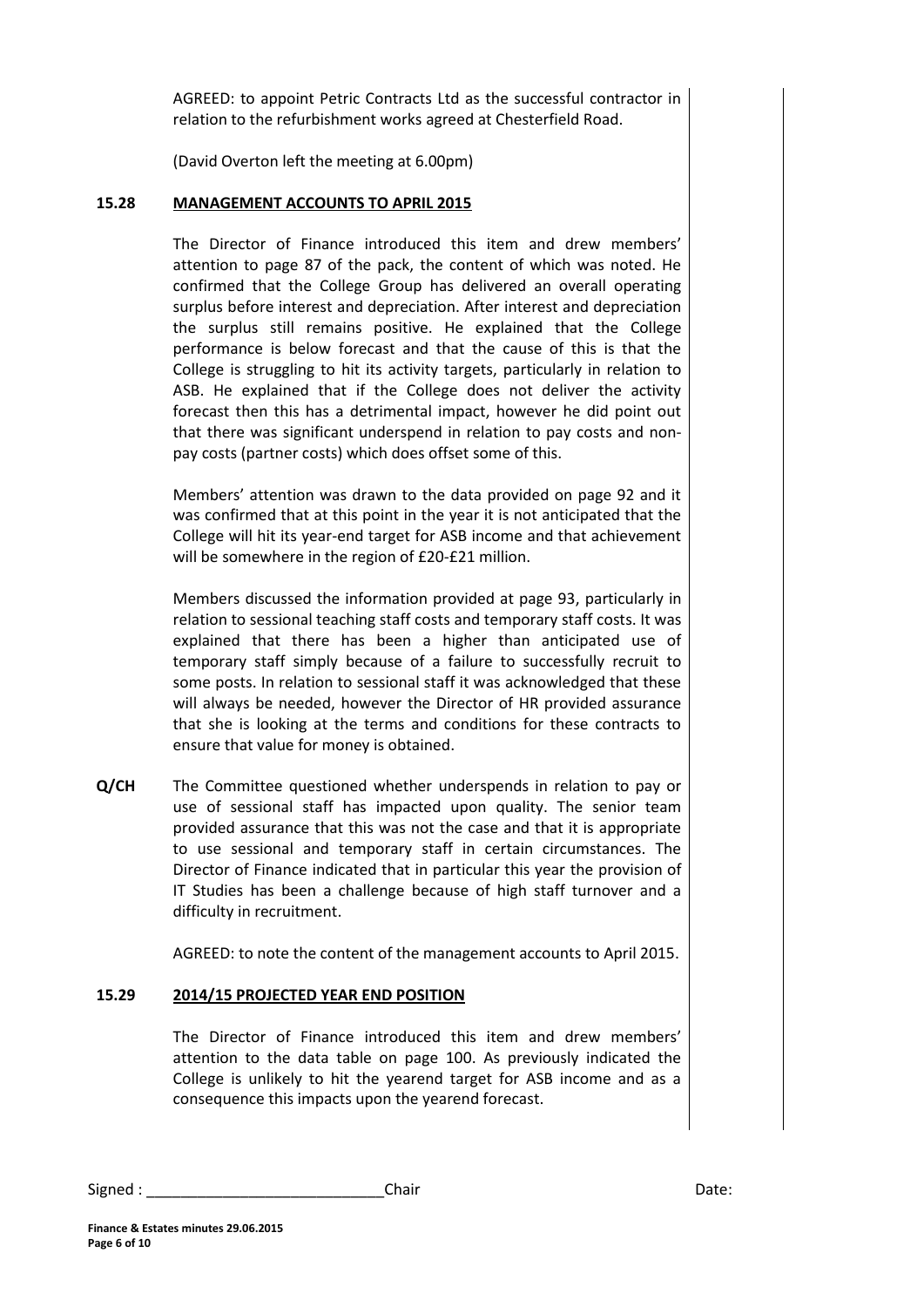As a general point he expressed a view that the outturn is likely to be better than the midyear forecast with the surplus reached at circa £1.6 million as opposed to the midyear forecast of £1.45 million. He explained that the shortfall on ASB income is offset significantly by a reduction in partner costs.

In terms of the year end forecast he indicated that what is not included is a summary of the change in the College's property portfolio in terms of sales, leases etc and that this will have to be considered in the final year end report.

The Committee took the opportunity to discuss Vision Apprentices and the relatively static/declining position. It was agreed that there is a need for the Vision Apprentices Board of Directors to make a decision regarding the future plans for this company. It was confirmed that the Board are going to be asked to consider whether or not there is a need for it to operate as a standalone company given the low volumes of activity. The Committee questioned whether there would be any impact upon people if a decision was taken not to operate the company on a standalone basis. It was explained that most of the apprentices who make up the number of employees, 37 in total, are placed with local authorities. What the company would need to do is manage the apprenticeship provision as a runoff. It was explained that it is far more attractive in the current economic climate for employers to recruit apprentices directly rather than use the ATA model which is why there has been a decline in numbers.

In reviewing the end of year financial projection, as a general comment, the Committee agreed that it was important to develop the accuracy of the midyear review so as to provide confidence in the planning process for the following year.

AGREED: to note the update provided.

## **15.30 DRAFT BUDGET FOR 2015/16 & FINANCIAL FORECAST TO 2016/17**

The Director of Finance introduced this item and confirmed that 15/16 is heavily influenced by the genuine reductions in funding seen in the sector. The 15/16 year will see the College sustain a £5 million reduction in overall group income. This predominantly relates to ESF and ASB reductions.

In reviewing the plan the Committee noted the proposal to reinstate a subsidiary company to act as a back office service entity. This is to be able to offer revised terms and conditions in order to secure savings required in 15/16 and into the future as preparations begin to manage the funding challenges likely over the next several years. Following discussions at the residential the Committee all agreed that they would be happy to endorse and support this initiative.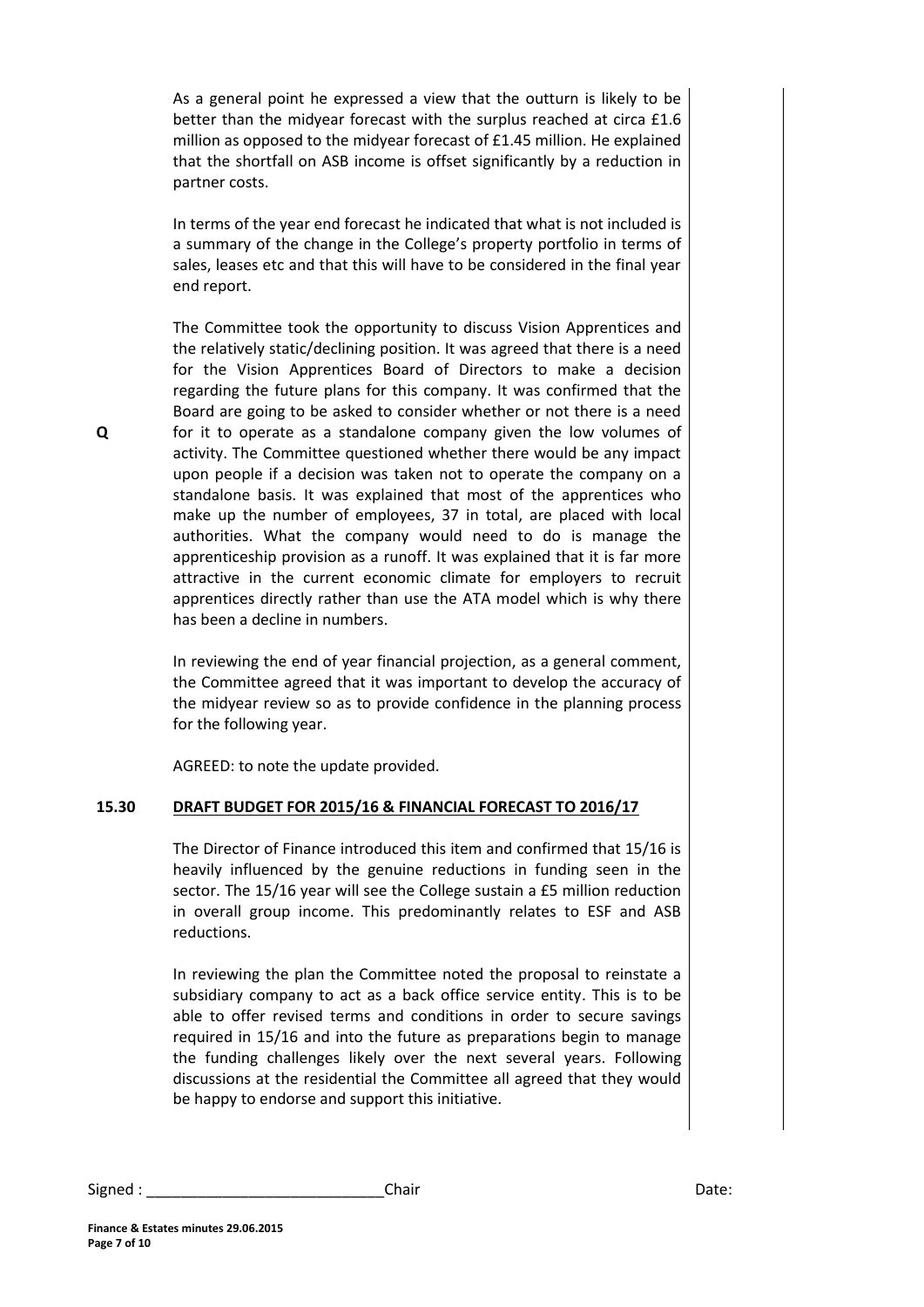| Q/CH | In reviewing the projections the Committee questioned whether growth<br>predictions for BKSB were too low. Significant discussions regarding<br>BKSB were undertaken with the outcome being that the consensus was<br>to keep a prudent view regarding the company. The Committee<br>indicated that they would find it useful to see a copy of the Business Plan<br>and projections for BKSB. The Clerk confirmed that this would be<br>included as part of the subsidiary company term 3 update scheduled for<br>provision at the July Board meeting.                                                                                                                                                                                                                                                                                                                                                                                                                                                                                                                                                                | Clerk               | 9.7.2015 |
|------|-----------------------------------------------------------------------------------------------------------------------------------------------------------------------------------------------------------------------------------------------------------------------------------------------------------------------------------------------------------------------------------------------------------------------------------------------------------------------------------------------------------------------------------------------------------------------------------------------------------------------------------------------------------------------------------------------------------------------------------------------------------------------------------------------------------------------------------------------------------------------------------------------------------------------------------------------------------------------------------------------------------------------------------------------------------------------------------------------------------------------|---------------------|----------|
|      | As a general overview the Director of Finance indicated that in 15/16 the<br>income generated by College direct activity is likely to increase.<br>Reductions will be seen in relation to partner activity and there will be a<br>consequential significant reduction in non-pay costs.                                                                                                                                                                                                                                                                                                                                                                                                                                                                                                                                                                                                                                                                                                                                                                                                                               |                     |          |
|      | He confirmed that the subsidiary company model savings are included<br>within the budget proposed. All agreed that savings were necessary<br>given that the income forecast is for a continuing decline over the next 3<br>years.                                                                                                                                                                                                                                                                                                                                                                                                                                                                                                                                                                                                                                                                                                                                                                                                                                                                                     |                     |          |
|      | The Committee acknowledged that there were a number of costs which<br>could not be reduced these include interest, national insurance, pension<br>etc. Having reviewed the forecast position the Committee all agreed that<br>now was the time to fundamentally review what the College does and<br>why it does it, as on the figures provided the College on a long term basis<br>is simply too marginal in terms of profit given the expected and<br>anticipated reductions in income. The Committee all acknowledged that<br>the College was facing very challenging times with only savings at the<br>margin being identified on a year on year basis. The Board all agreed that<br>it would be very useful for the College to undertake more segmental<br>analysis of College activity in terms of contribution. The Director of<br>Finance confirmed that this work would be undertaken and presented to<br>the September meeting. The Committee all agreed that it was important<br>to undertake more detailed analysis of what the most profitable activity<br>is and start to think about a future strategy. | Director<br>Finance | 2015     |
|      | As a general draft budget the Committee all agreed that they were<br>happy to propose this be approved by the Board. This however has to be<br>within the context of more detailed cost and income analysis in 2015/16<br>as very clear targets and strategies need to be developed to address the<br>declining income position.                                                                                                                                                                                                                                                                                                                                                                                                                                                                                                                                                                                                                                                                                                                                                                                      |                     |          |
|      | AGREED:<br>a) to note the update provided,<br>b) recommend that the Board approve the draft budget for 2015/16 and<br>financial forecast for 2016/17.                                                                                                                                                                                                                                                                                                                                                                                                                                                                                                                                                                                                                                                                                                                                                                                                                                                                                                                                                                 |                     |          |
|      |                                                                                                                                                                                                                                                                                                                                                                                                                                                                                                                                                                                                                                                                                                                                                                                                                                                                                                                                                                                                                                                                                                                       |                     |          |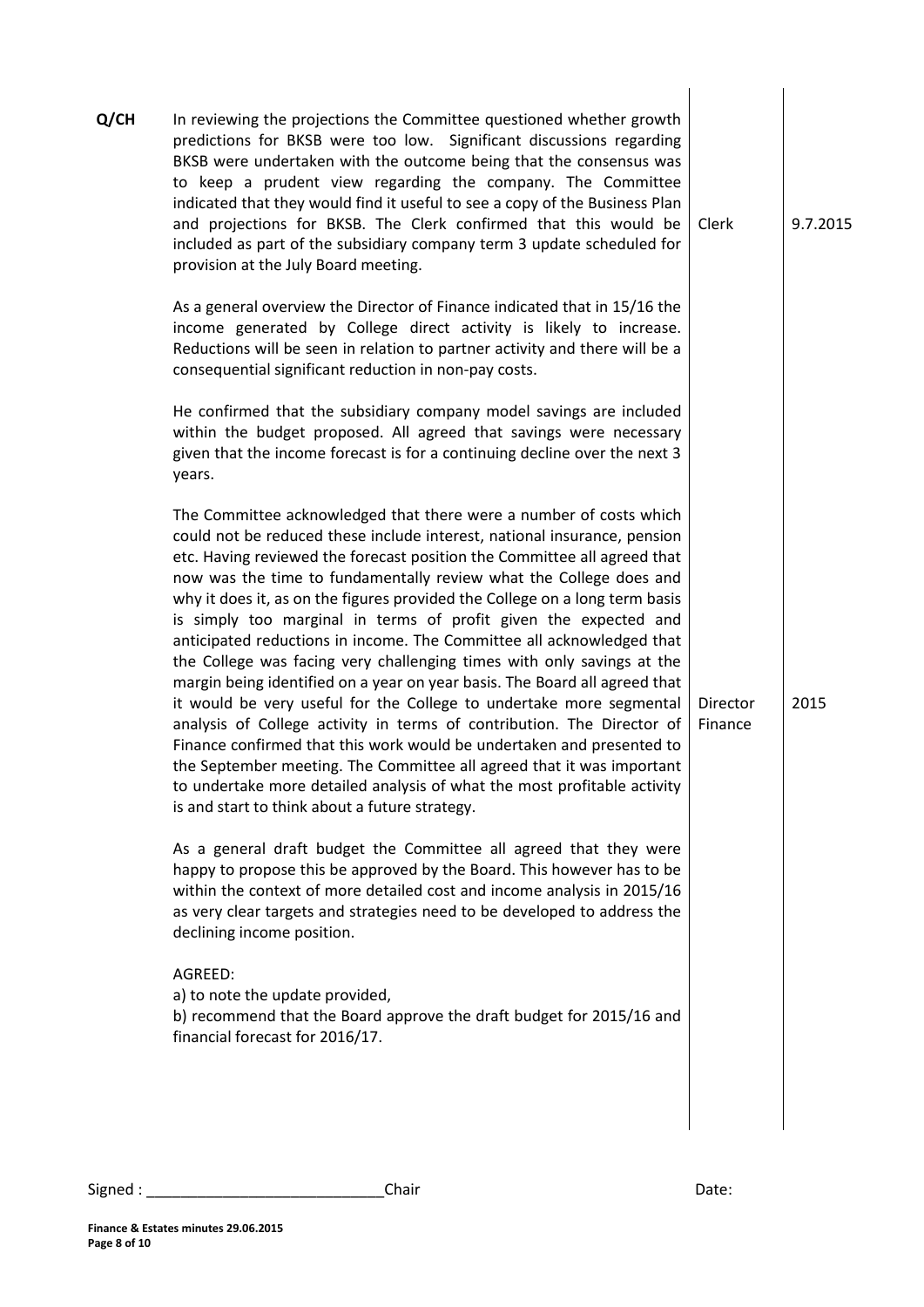## **15.31 PARTNERSHIP CONTRACTS 2015/16**

The Committee in reviewing the contracts register proposed all agreed that they needed assurance regarding;

a) correct and robust due diligence processes,

b) formal contracts are in place,

c) appropriate monitoring mechanisms are in place and robust.

Steve Cressey indicated that as a matter of strategy the College is looking to consolidate the number of partners that it uses. He confirmed that there are issues with some partners which are managed on an operational basis. The College team this year have under allocated with existing partners and is making proactive approaches to other companies to target high quality providers and partners.

He provided assurance that the due diligence processes are robust and a undertaken as part of a collaborative approach by a number of teams throughout the College, which include both quality and finance.

All agreed that it was key to issue contracts as early as possible so that the College can 'hit the ground running' for the next academic year.

#### AGREED:

a) to note the update provided,

b) recommend that the Board approve the partnership contract schedule listed for 2015/16.

## **15.32 COMMITTEE REVIEW**

The Clerk introduced these reports and all agreed that some discussions had already taken place. When reviewing the terms of reference it was acknowledged that they had been substantially reviewed within the current academic year and therefore the recommendation to the Board is that they continue unchanged in to 15/16.

In terms of membership the Committee all agreed that recruitment of 1 additional person would be of benefit and that this is something to continually try and address.

In terms of self-assessment the Committee felt that they had fulfilled the objectives set within the terms of reference. It was acknowledged that attendance at meetings has not always been outstanding however it was not felt that this had impacted upon the work of the group.

In terms of scheduling of meetings for the next academic year it was agreed that the preferred start time would be 4pm rather than 5pm.

AGREED: to note the update provided.

| Signed | Chair | ,,,,,,<br>Dale. |
|--------|-------|-----------------|
|        |       |                 |